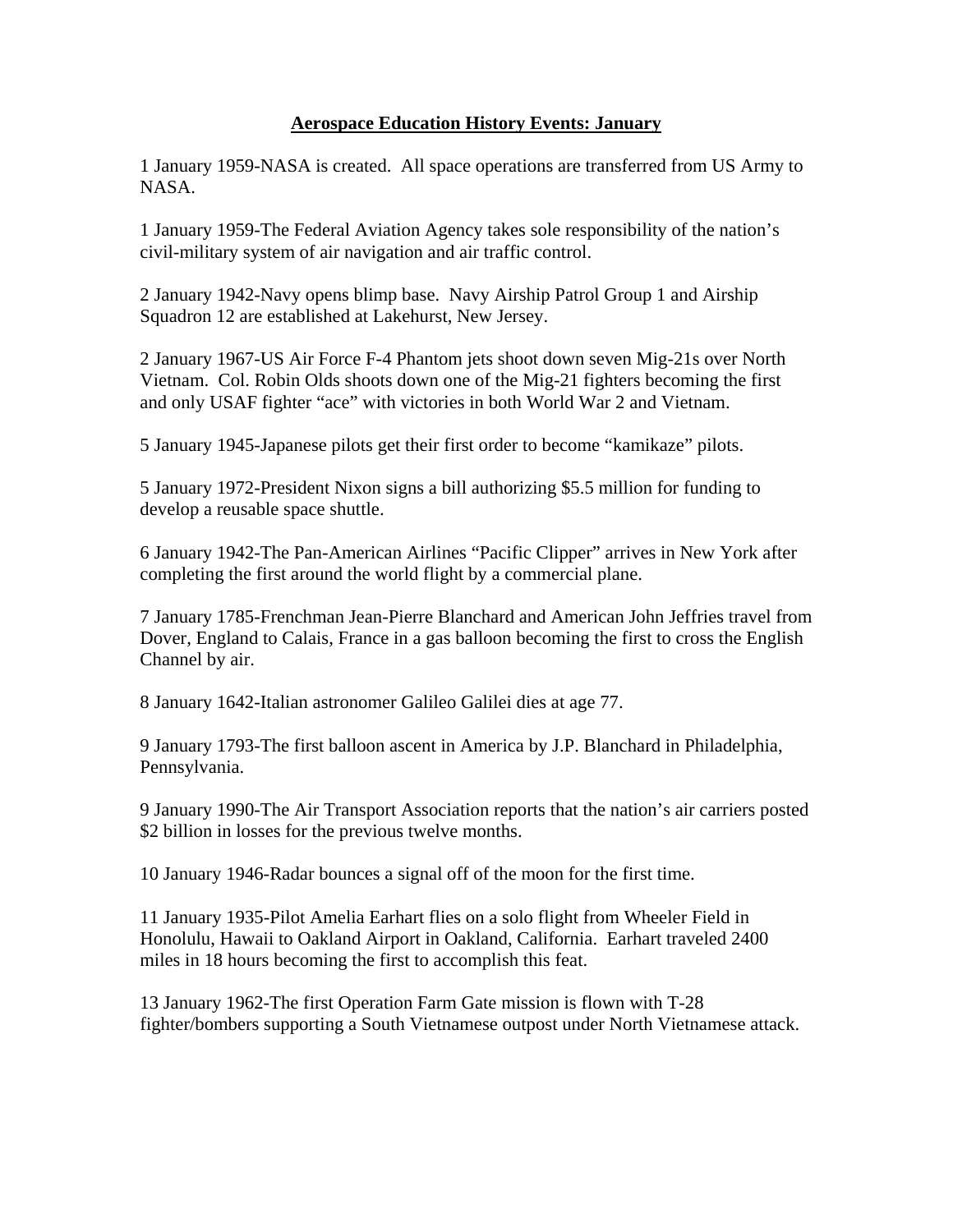14 January 1943-President Franklin Roosevelt becomes the first president to fly in an aircraft on official business. President Roosevelt crossed the Atlantic in a Boeing 314 "Flying Boat" named the "Dixie Clipper" operated by Pan American Airlines.

16 January 1997-Rayethon purchases Hughes Electronics, military weapons electronics manufacturer, from General Motors for \$9.5 billion. Hughes Electronics was founded under Howard Hughes.

17 January 1942-Carol Lombard dies in a plane crash at age 34.

17 January 1966-A B-52 bomber and a KC-135 tanker collide over Spain's Mediterranean coast, dropping three 70 kiloton hydrogen bombs near the town of Palomares and one in the sea. None of the bombs detonated.

18 January 1957-Maj. Gen. Archie Old Jr. commands three US Air Force B-52 bombers and completes a world circuit in 45 hours and 19 minutes without landing and all refueling done in the air.

19 January 1915-Two German zeppelins drop bombs on Great Yarmouth and King's Lynn on the eastern coast of England. This becomes the first air-raid on England.

21 January 1960-NASA launches a monkey named Miss Sam, in a low altitude test of the Mercury escape system. The monkey was recovered unharmed.

21 January 1976-The first Concordes take off with commercial passengers. The two Concordes simultaneously departed Heathrow Airport in London, England and Orly Airport outside of Paris, France. Cruising speed was 1,350 miles per hour.

25 January 1995-Russia nearly launches nuclear missiles in response to a scientific missile launched from Spitzburgen, Norway. Norway announced their intentions nine days earlier but Russian officials failed to inform proper personnel.

27 January 1943-American  $8<sup>th</sup>$  Air Force bombers fly the first American bombing mission against Germany, bombing the Wilhelmshaven port. Of the 64 bombers that took off from England, 53 reached their target and only three bombers were lost.

27 January 1967-Apollo 1 astronauts Virgil "Gus" Grissom, Edward H. White II and Roger B. Chafee are killed in a launch pad fire caused by a faulty electrical wire. They became the first astronauts to be killed in a space craft.

28 January 1964-Soviet Union shoots down an American jet that strayed into East German airspace. The US military jet was on a training mission over West Germany and the pilots became disoriented in a violent storm.

28 January 1986-The space shuttle Challenger explodes over Cape Canaveral, Florida 73 seconds after lift-off, killing all of the seven member shuttle crew. This becomes the first